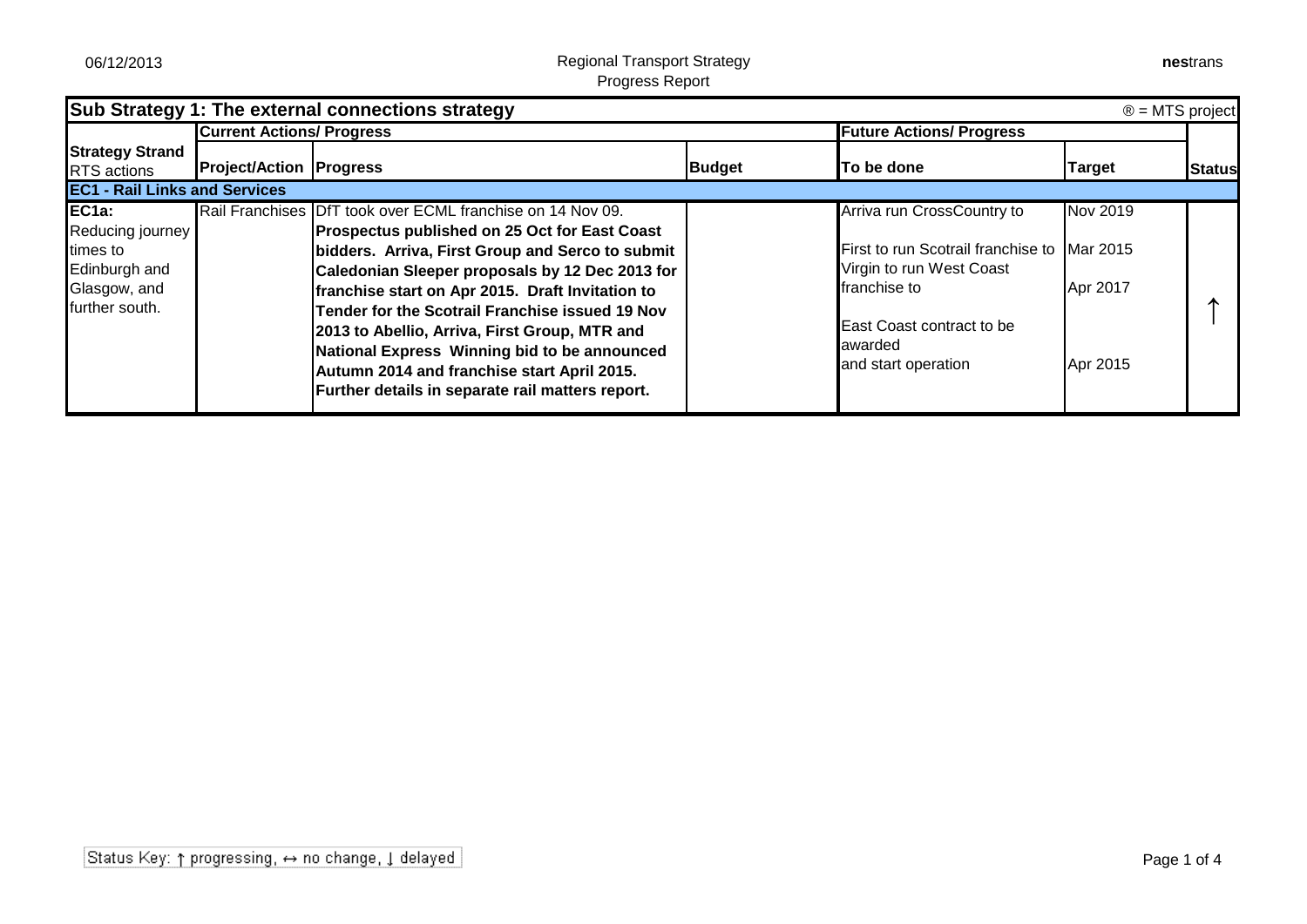## 06/12/2013 Regional Transport Strategy Progress Report

| nestrans |
|----------|
|----------|

|                                                                                                                                                                                                                      | <b>Current Actions/ Progress</b>                |                                                                                                                                                                                                                                                                                                                                                                                                                                                                                                                                                                                                                                                                                                                                                                                                                                                                                                                                                                                                                                                                                                                                                                                                                                                                                                                                     |               | <b>Future Actions/ Progress</b>                                                              |                                                                                           |               |  |  |
|----------------------------------------------------------------------------------------------------------------------------------------------------------------------------------------------------------------------|-------------------------------------------------|-------------------------------------------------------------------------------------------------------------------------------------------------------------------------------------------------------------------------------------------------------------------------------------------------------------------------------------------------------------------------------------------------------------------------------------------------------------------------------------------------------------------------------------------------------------------------------------------------------------------------------------------------------------------------------------------------------------------------------------------------------------------------------------------------------------------------------------------------------------------------------------------------------------------------------------------------------------------------------------------------------------------------------------------------------------------------------------------------------------------------------------------------------------------------------------------------------------------------------------------------------------------------------------------------------------------------------------|---------------|----------------------------------------------------------------------------------------------|-------------------------------------------------------------------------------------------|---------------|--|--|
| <b>Strategy Strand</b><br><b>RTS</b> actions                                                                                                                                                                         | <b>Project/Action Progress</b>                  |                                                                                                                                                                                                                                                                                                                                                                                                                                                                                                                                                                                                                                                                                                                                                                                                                                                                                                                                                                                                                                                                                                                                                                                                                                                                                                                                     | <b>Budget</b> | To be done                                                                                   | <b>Target</b>                                                                             | <b>Status</b> |  |  |
| <b>EC2 - Strategic Roads</b>                                                                                                                                                                                         |                                                 |                                                                                                                                                                                                                                                                                                                                                                                                                                                                                                                                                                                                                                                                                                                                                                                                                                                                                                                                                                                                                                                                                                                                                                                                                                                                                                                                     |               |                                                                                              |                                                                                           |               |  |  |
| EC <sub>2a</sub> :<br>Overcoming<br>constraints on the Peripheral<br>network that have Route -<br>a direct impact on Balmedie to<br>travel to/from the Tipperty<br>north east, such<br>as the A90<br>through Dundee. | Aberdeen<br>Western<br>$(AWPR-BT)$ <sup>®</sup> | The Competitive Dialogue process to select allssue Tenders<br>Consortium to Design, Build, Finance and Operate Spring 2013.<br>the combined AWPR-BT scheme in accordance with<br>Non Profit Distribution private finance principles is Contract Award<br>progressing well and in accordance with the dialogue Autumn 2014<br>process timetable established at the commencement<br>of dialogue in May 2013. Additionally, a number of Completion Spring<br>and advance works are<br>preparatory<br>being $2018$<br>undertaken. Demolition works at the Former<br>International School of Aberdeen is now nearing<br>with supplementary ground<br>completion along<br>investigations and invasive archaeological work<br>contracts which are reaching a similar stage.<br>Hydrological monitoring works are ongoing<br>alongside various ecological mitigation and<br>habitat enhancement work being taken forward in<br>with<br>Environment<br>accordance<br>Statement<br>obligations. Invasive archaeological works at<br>selected sites along the AWPR/B-T route will<br>commence in the New Year, alongside<br>procurement procedures for a specialist Mains<br>Out contractor in accordance with a Future<br>Contract Opportunity notice published on the<br>Public Contracts Scotland procurement portal in<br><b>Nov 2013.</b> |               | Continue to plan for packages<br>of work to meet the programme Spring 2013.<br>for delivery. | <b>Issue Tenders</b><br><b>Contract Award</b><br>Autumn 2014<br>Completion<br>Spring 2018 |               |  |  |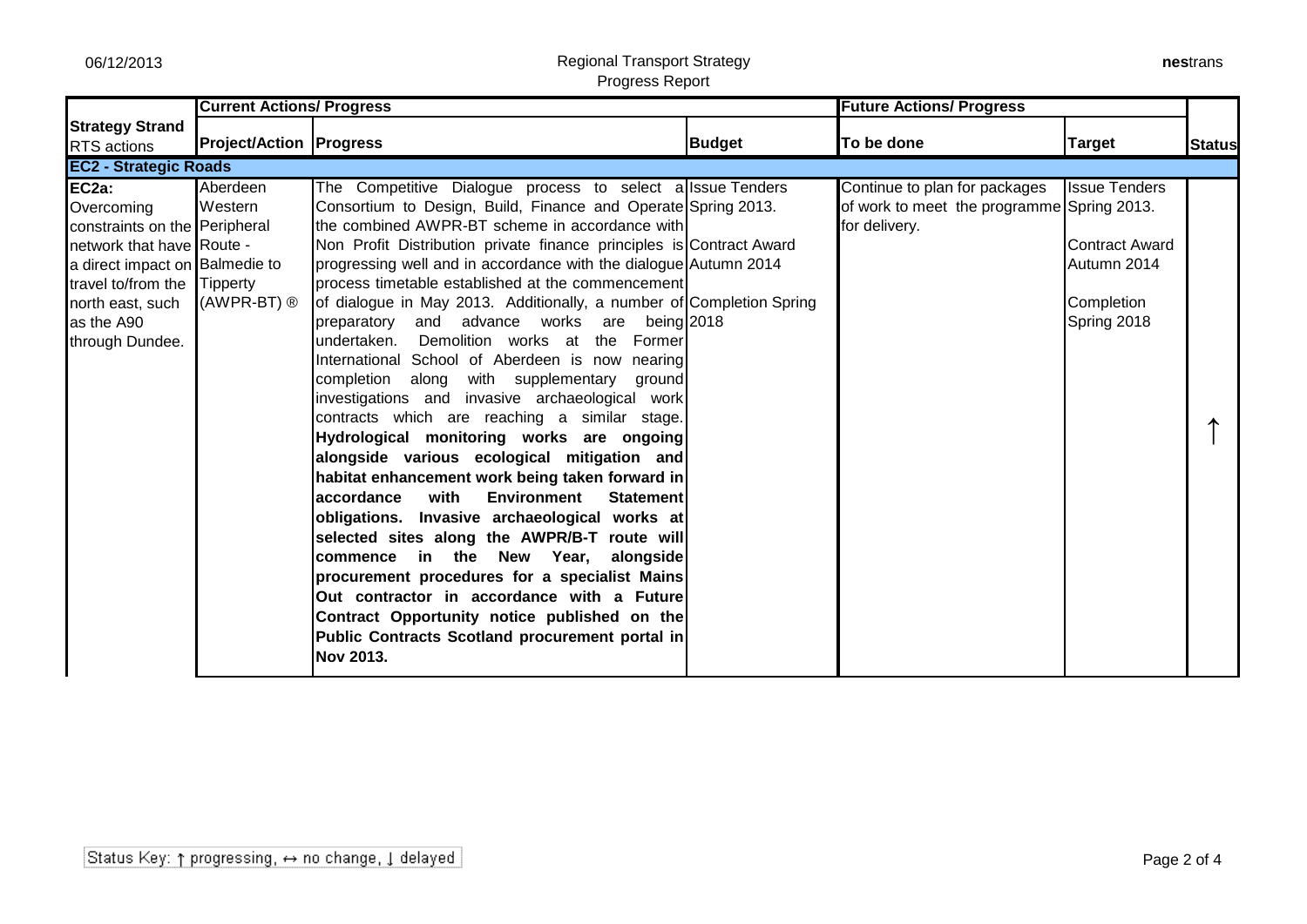|                                       | <b>Current Actions/ Progress</b>        |                                                                                                                                                                                                                                                                                                                                                                                                                                                                                                                         |                                                               | <b>Future Actions/ Progress</b>                                                                                                                                                                              |               |               |
|---------------------------------------|-----------------------------------------|-------------------------------------------------------------------------------------------------------------------------------------------------------------------------------------------------------------------------------------------------------------------------------------------------------------------------------------------------------------------------------------------------------------------------------------------------------------------------------------------------------------------------|---------------------------------------------------------------|--------------------------------------------------------------------------------------------------------------------------------------------------------------------------------------------------------------|---------------|---------------|
| <b>Strategy Strand</b><br>RTS actions | <b>Project/Action   Progress</b>        |                                                                                                                                                                                                                                                                                                                                                                                                                                                                                                                         | <b>Budget</b>                                                 | To be done                                                                                                                                                                                                   | <b>Target</b> | <b>Status</b> |
| EC2a (contd)                          | A90 Access<br>from the South<br>study ® | Study to identify improvements and P&R site - final<br>report published on Nestrans website spring 08.<br>Individual capital projects are detailed separately<br>elsewhere within this progress update. Bridge of<br>Dee Study being undertaken in line with<br>STAG/DMRB. Full details of the study and draft<br>preliminary design drawings of the concepts being<br>taken forward from the pre-appraisal stage can be<br>viewed on ACC's website. Briefing given to<br>Councillors and Nestrans Members on 11 March. | £150K Revenue in<br>2013/14<br>Invoiced to date $=$<br>£41.8K | Draft feedback on public<br>consultation received and<br>comments returned. Draft<br><b>STAG part 1 report being</b><br>prepared and to be<br>completed by end of financial<br>vear.                         |               |               |
|                                       | aurencekirk<br>Flyover                  | <b>Consultancy brief for STAG/DMRB study issued</b><br>by Nestrans in partnership with Transport<br>Scotland and Aberdeenshire Council and tenders<br>returned 22 Nov 2013. Meeting held with<br>representatives of local community on 14<br>November to outline need for study and process<br>to be undertaken.                                                                                                                                                                                                        | £100K from TS and<br>£25K Capital in<br>2013/14               | Tenders being assessed on<br>quality basis and partners to<br>agree scores by video<br>conference on 11 Dec before<br><b>Ifinancial submissions</b><br>considered. Consultant to be<br>appointed thereafter. |               |               |
|                                       | A96 Dualling                            | The Scottish Gov's Infrastructure and Investment<br>Plan set out the aim to dual the A96 (T) between<br>Aberdeen and Inverness by 2030. Project included<br>within NPF3 Main Issues Report and Draft<br>Framework that is currently being consulted upon.<br>Transport Scotland to hold next A9 and A96 dualling<br>meeting for Council and RTP officers on 23 Oct in<br>Perth. Traffic surveys and economic appraisal<br>undertaken.                                                                                   |                                                               | <b>Public consultations held in</b><br>November at venues along<br>the route and were well<br>attended. Further details in<br>publications and<br>consultations report.                                      |               |               |